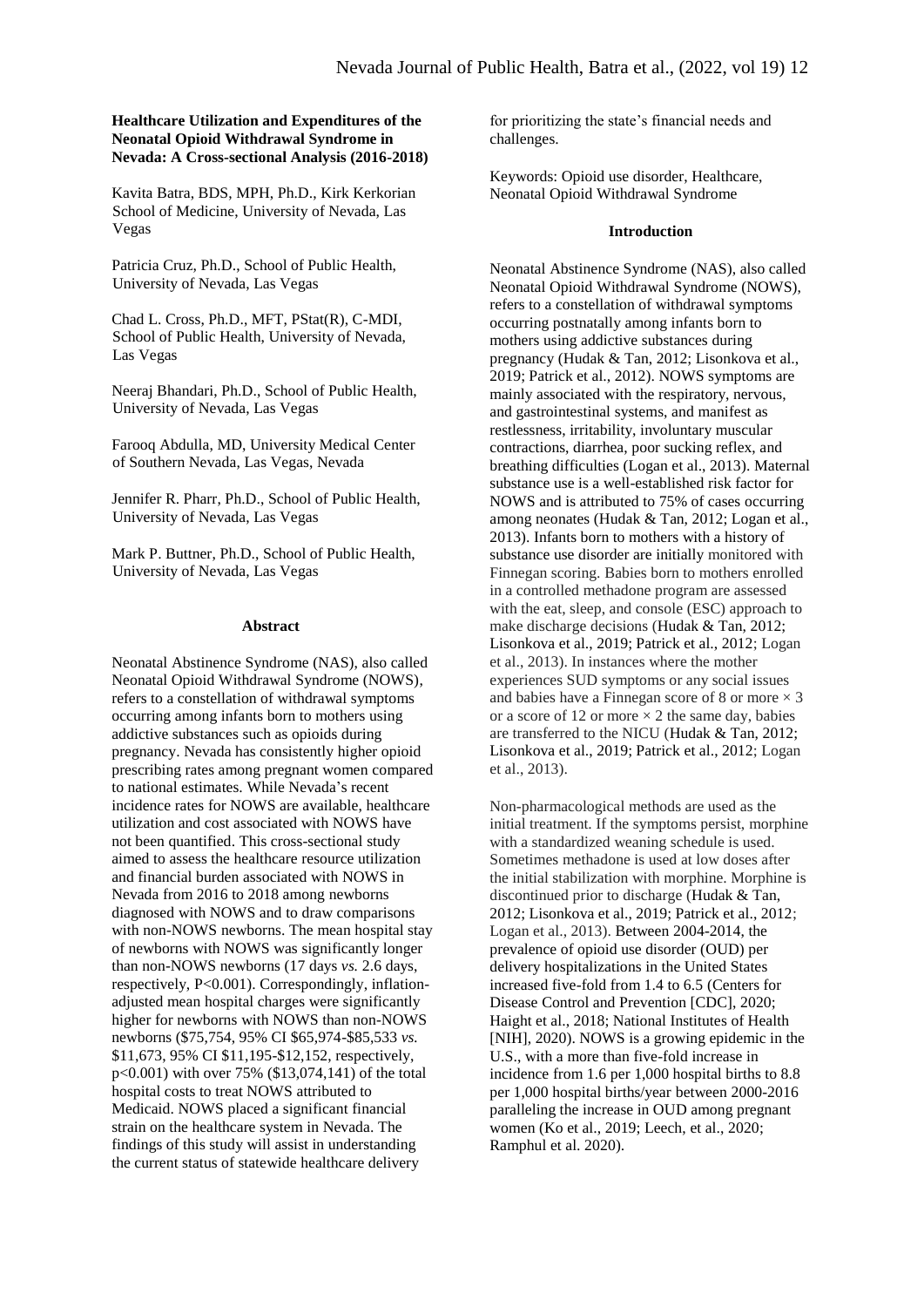A total of 31,725 NOWS births were reported in 2016 in the U.S., which was an increase of 46% from the 21,732 NOWS births seen in 2012 (Leech et al., 2020; NIH, 2019; Ramphul et al., 2020; Agency of Healthcare Research and Quality [AHRQ], 2018). Statewide variations in the NOWS incidence were also reported, which may be attributed to several factors, including opioid prescribing practices, use of synthetic opioids, and OUD prevalence rates (Ko et al., 2016; Paulozzi et al., 2014). Statewide variations of prescribing opioid pain relievers (OPRs) and benzodiazepines were reported in 2012, with Nevada having a consistently higher OPR prescription rate than the national rate (94.1 prescriptions/100 persons in Nevada *vs.* 82.5 OPR prescriptions/100 persons, nationally) (Haight et al., 2018; Paulozzi et al., 2014). Correspondingly, the incidence of NOWS in Nevada increased from 1.1 cases per 1,000 births in 2003 to 4.8 cases per 1,000 births in 2013 (Ko et al., 2016). According to recent estimates, the incidence of NOWS in Nevada was 8.6 cases per 1,000 hospital births, comparable to both the national estimate of 8.8 cases per 1,000 hospital births in 2016 and the average rate of 9 per 1,000 hospital births across U.S. regions (Batra et al., 2020; Leech et al., 2020).

The rising incidence of NOWS has posed a significant burden on healthcare resources, including NICU utilization and associated healthcare costs (Corr & Hollenbeak, 2017; Patrick et al., 2012; Patrick et al., 2015; Strahan et al., 2019; Tolia et al., 2016). Reportedly, the average length of hospital stays (LOS) of babies with NOWS was significantly greater than hospital stays of non-NOWS infants (16 days *vs.* 2 days) in 2012 (Patrick et al., 2012). In addition, the NICU admissions rate in the U.S. quadrupled (7 to 27 per 1,000 admissions) with a significant increase in the median length of NICU stay from 13 to 19 days among newborns with NOWS between 2004-2013 (Tolia et al., 2016). NICU utilization by newborns with NOWS increased from 0.6% to 4% during the same period, which subsequently increased the healthcare burden and financial strain nationwide (Tolia et al., 2016). The average cost for treating a neonate with NOWS in the U.S. rose from \$16,893 to \$22,552 in 2016 compared to 2012 (Corr & Hollenbeak, 2017; Strahan et al., 2019). Additionally, newborns with NOWS have higher hospital readmission rates during their first five years of life, which also contributes to the increased healthcare cost estimates (Strahan et al., 2019; Witt et al., 2017).

Several states, including Tennessee, Ohio, Washington, West Virginia, Florida, and Wisconsin, have published reports related to NOWS healthcare expenditures; however,

healthcare utilization and costs of NOWS admissions in Nevada have not been quantified (Atwell et al., 2016; Lind et al., 2015; Ohio Department of Health, 2013; Stabler et al., 2016; Wang et al., 2017; Witt et al., 2017). Given the increasing rates of opioid prescriptions, overuse of synthetic opioids, and sequelae, such as NOWS, in Nevada, it is essential to analyze the current healthcare utilization patterns and associated cost of NOWS to inform statewide prevention efforts. Therefore, the objectives of this study were to ascertain the statewide healthcare resource utilization and fiscal burden of NOWS in Nevada from 2016 to 2018 among newborns with NOWS and to draw comparisons with newborns without a NOWS diagnosis among all-payer (public, private, and self-insured) pediatric patient discharges.

#### **Methods**

Study design and setting

Using multiple cross-sectional analyses, this geographically defined, statewide, nested (within hospitals' cluster) study aimed to determine healthcare resource utilization and financial burden associated with NOWS from 2016 through 2018 in Nevada.

# Data source

The study utilized a state administrative database provided by the Center for Health Information Analysis for Nevada (CHIA) (Center for Health Information Analysis, n.d.). These data were deidentified and were publicly available; therefore, this study was "excluded" (Protocol ID: 1538606) as per the University of Nevada, Las Vegas (UNLV) Institutional Review Board criteria. CHIA collects all hospital admission discharge data for all licensed hospitals in Nevada. It includes demographic information for patients, procedures (25 fields), diagnostic codes (33 fields), revenue and service codes (60 fields), length of hospital stay, discharge status, and billing information (e.g., payer and hospital charges) (CHIA, n.d.).

## Sample Selection

The study population included all singleton pediatric inpatient discharge records from Nevada for the years 2016-2018 (n=796). Infants with ICD-10-CM code P961 appearing in any diagnostic field in the hospital discharge database were included in this study. Suspected cases of NOWS, without the ICD-10-CM code P961 and with codes P0414, P0417, and P041A based on the Council of State and Territorial Epidemiologists (CSTE) definition of NOWS were also included (Council of State and Territorial Epidemiologists, n.d.). Infants with drug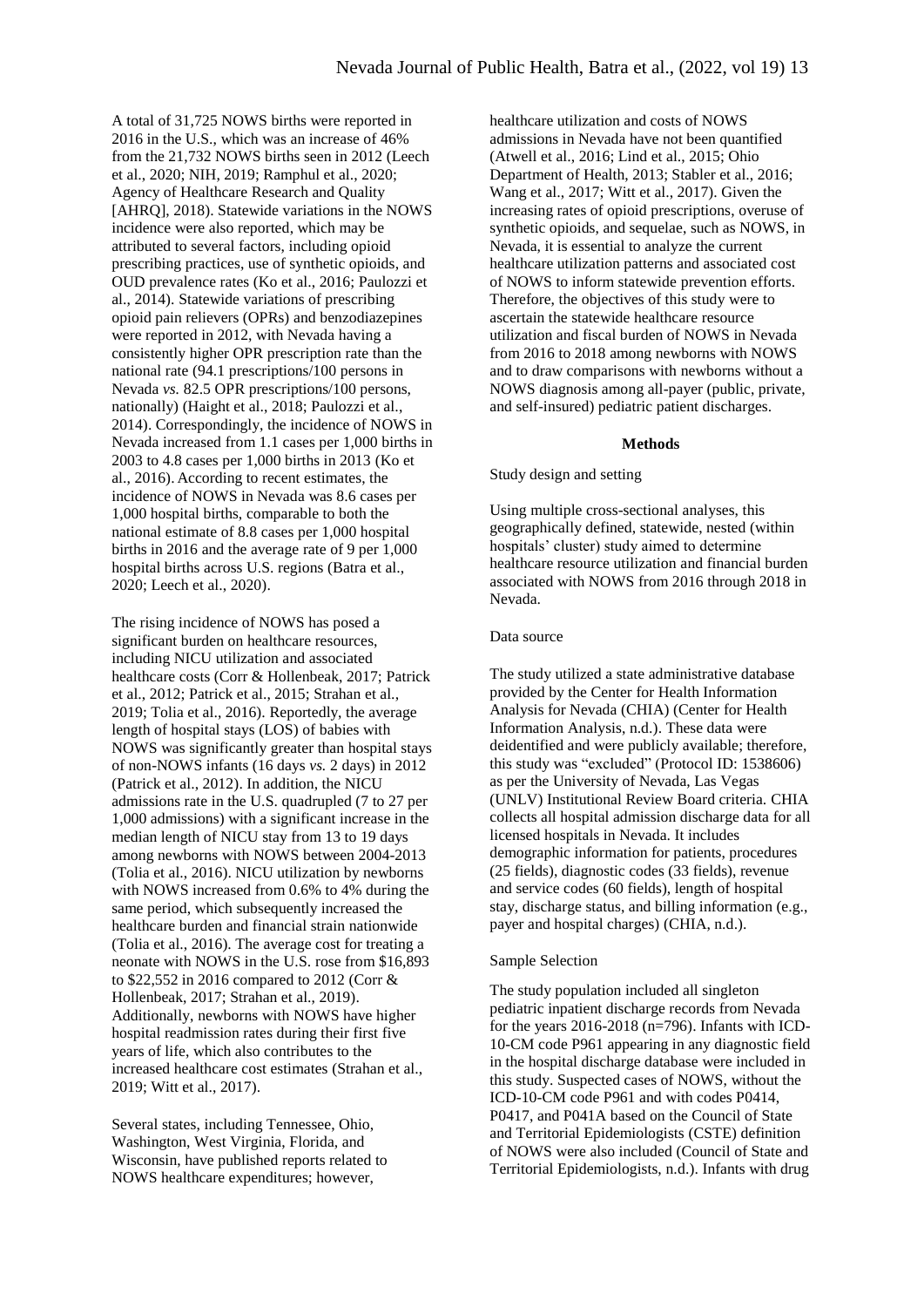withdrawal following therapeutic drug exposure (ICD-CM- P962, n=23) and newborns affected by reactions and intoxications from maternal opiates and tranquilizers used during labor and delivery (P040, n=33) were excluded.

#### Measures and Outcomes

Newborn demographic data, including birthassigned sex, race/ethnicity, income quartile of patient's zip code, and payer source, were included. The median household income was approximated to the patient zip code using the most recent (2019) estimates of the American Community Survey (Census Bureau, 2018). The classification criteria (according to 2019 estimates) for income quartiles (Q1-Q4) were obtained from the Health Cost and Utilization Project (HCUP) database (AHRQ, 2018; Kallen, 2004). Ten clinical characteristics (i.e., prematurity, low birth weight, transient tachypnoea, meconium aspiration syndrome, respiratory problems, respiratory distress syndrome, neonatal jaundice, feeding difficulties, seizures, and sepsis) were examined. These characteristics were a priori selected based on published literature (Lind et al., 2015; Winkelman et al., 2018). Hospital procedures to diagnose and treat respiratory, gastrointestinal, and central nervous system symptoms (commonly occurring in newborns with NOWS) were also examined for frequency across the study population. The ICD-10 medical/procedure, Current Procedural Terminology (CPT), and Healthcare Common Procedure Coding System (HCPCS) codes were used to define the infants' clinical conditions. The algorithm for identifying complex chronic conditions (CCC) was adapted from Feudtner et al., 2014.

For healthcare utilization and cost, the primary outcomes were mean length of hospital stay (LOS), NICU days (derived from the LOS for those admitted to the NICU), NICU admissions rate, the rate of utilization of hospital procedures, and a percapita inflation-adjusted cost. The NICU use for each newborn was determined using the Universal Billing (UB)-92 revenue codes 174x, 173x, 172x, and 171x. The NICU category was created based on the level of service indicated by UB-92 revenue codes in a hierarchical manner, with the highest being level 4 (most acute care, 174x) and the lowest being level 1 (newborn nursery care, 171x) (Parlett et al., 2019). If a discharge record indicated that the patient had multiple revenue codes for the NICU, then the highest NICU level of service was included after excluding the lower levels. Therefore, the four mutually exclusive categories of level of NICU utilized were expressed as dummy variables, with 0 as "no admission to a particular level" and 1 as "admission to a particular

level." The calculation of NICU days assumed that babies were transferred to the NICU within 24 hours of birth. For healthcare cost, total hospital charges (adjusted for inflation to 2019 U.S. dollars) were determined using the medical care component of the Consumer Price Index (Health Resources and Service Administration, 2019). Total charges reflecting the total facility fee reported for each discharge record (not including professional fees) were calculated.

## Statistical Analysis

A secondary analysis of hospital administrative data was conducted. The unit of analysis was the newborn discharge/admission (inpatient) record. All statistical procedures utilized SAS software version 9.4 (SAS Institute Inc., Cary, NC). The chi-square  $(\chi^2)$  test was used for comparisons of categorical variables. The follow-up contingency table analysis (post-hoc) was conducted to obtain p-values corresponding to multilevel variables. The observed p-values were Bonferroni-corrected for multiple comparisons to prevent type 1 errors. The Bonferroni-corrected p-values were obtained by multiplying the p-value resulting from the analysis by the number of tests performed. The calculated pvalues were then compared to a standard alpha level (0.05) to determine statistical significance. For continuous variables, including LOS, NICU days, and total charges, the groups were compared using the independent-samples t-test. A follow-up bootstrap analysis ( $n = 1,000$  resamples) was conducted to validate statistical significance and compare with the classical estimates obtained through chi-square tests and independent-samples t-tests. In other words, we wanted to know if the statistically significant differences across groups were due to large differences in the sample sizes or resulted from a true effect. Outcomes were reported as 95% confidence intervals. Continuous variables are presented as the mean  $\pm$  standard deviation. Categorical variables were reported as percentages.

# **Results**

#### Demographic and Clinical Characteristics

Among 796 newborns diagnosed with NOWS and 100,049 other hospital births, the proportion of male and female infants was comparable among newborns with NOWS and non-NOWS newborns (48.9% females *vs.* 48.6%, respectively; p=0.6; Table 1). Compared to non-NOWS newborns, babies with NOWS were significantly more likely to be white (69.1% *vs.* 45.9%; p<0.001), living in the zip codes with the lowest median income (10.5% *vs.* 6.6%; p<0.001), and Medicaid-insured (77.4% *vs.* 46.6%; p<0.001; Table 1). During the study period, health outcomes for newborns with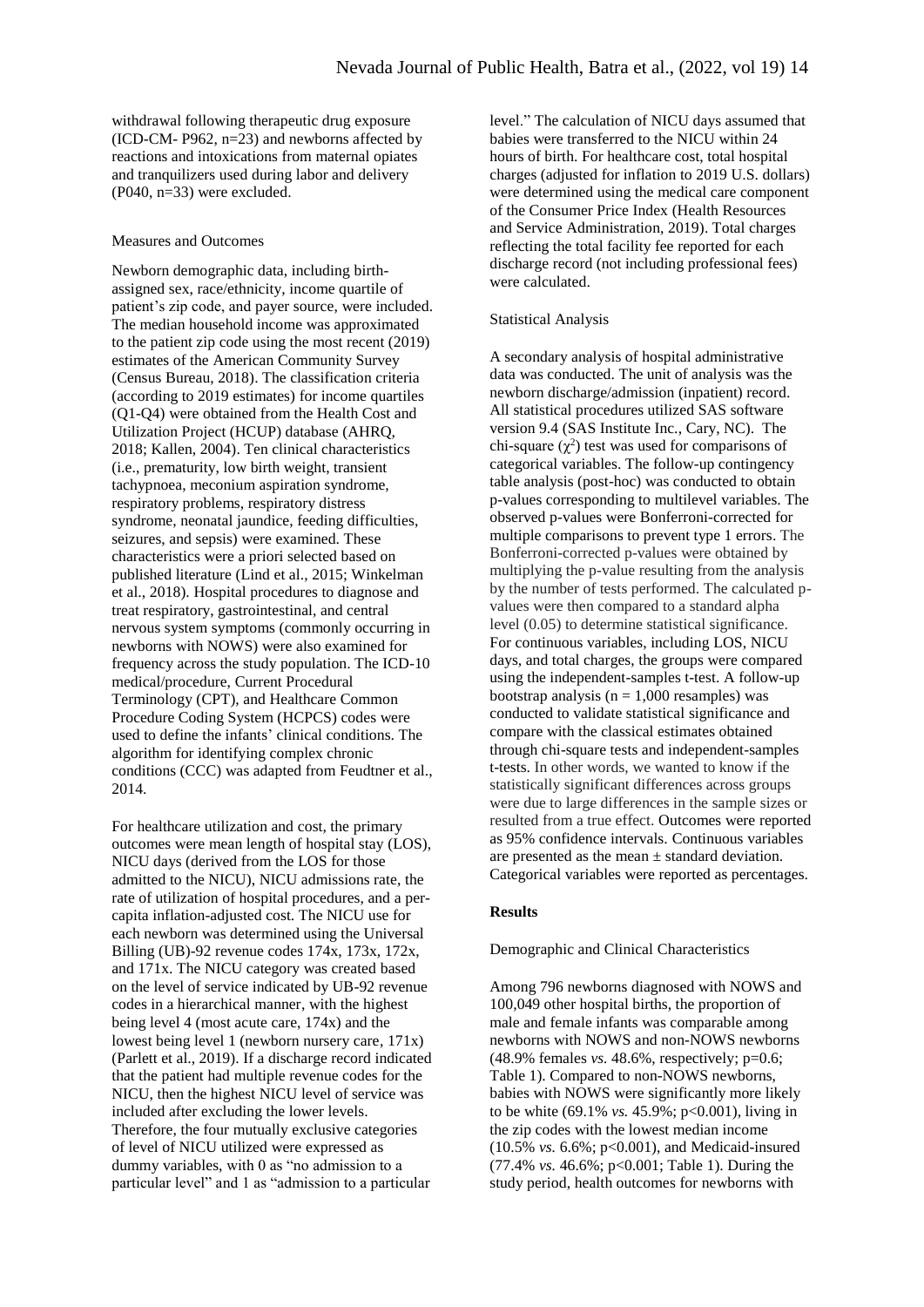NOWS were significantly worse than for all other hospital births. Newborns with NOWS were more likely to have complications, including neonatal jaundice (44.8% *vs.* 14.7%; p <0.001), prematurity (24.5% *vs.* 9.1%; p <0.001), feeding difficulty (19.0% *vs*. 2.4%; p <0.001), respiratory distress syndrome (17.3% *vs.* 6.0%; p < 0.001), and transient tachypnoea of newborn (26.4% *vs.* 3.2%; p <0.001; Table 1).

# Healthcare Utilization Patterns

During the study period, the mean LOS for newborns diagnosed with NOWS was significantly longer compared to newborns without NOWS (17  $\pm$  14 days *vs.* 2.6  $\pm$  5 days, p<0.001, Table 2). In our study sample, 628 of 796 newborns with NOWS (78%) had LOS greater than 6 days. Infants with NOWS were more likely than other hospital births to utilize level 2 (13.0% *vs.* 1.2, respectively; p <0.001), level 3 (57.6% *vs.* 6.3; p <0.001), and level 4 neonatal intensive care (21.4% *vs.* 5.7; p <0.001) (Table 3). Moreover, infants with NOWS were more likely than other hospital births to undergo complicated hospital procedures, including ventilation support (13.3% *vs.*  $4.0\%$ ;  $p \le 0.001$ ), infusion of nutritional substances (11.9% *vs.* 2.5%; p <0.001), insertion of feeding device and resection of parts of the

gastrointestinal tract (3.1% *vs.* 0.6%; p <0.001), and phototherapy of the skin to treat jaundice (21.7% *vs.* 7.3; p<0.001) (Table 3). The frequencies and proportions obtained from classical chi-square analysis (Tables 1 and 3) were comparable with the bootstrap estimates obtained from 1000 random samples (with replacement) drawn from the population (Appendix A).

# Healthcare Cost

In the most recent study year (2018), inflationadjusted mean hospital charges were significantly higher for each newborn diagnosed with NOWS compared to non-NOWS newborns (\$75,754, 95%  $CI = $65,974 - $85,533$  *vs.* \$11,673, 95%  $CI =$ \$11,195-\$12,152, P<0.001). The standard error and 95% confidence intervals of mean differences in the length of stays and healthcare costs were comparable which indicates that the bootstrap estimates were similar to the classical parametric estimates (Appendix B). Through all study years, most hospital charges were billed to Nevada Medicaid programs, with more than 75% of the total charges paid by state Medicaid. For NOWS births, this amounted to \$11.8 million of the total healthcare cost of \$14.7 million between 2016 and 2018 (Table 4).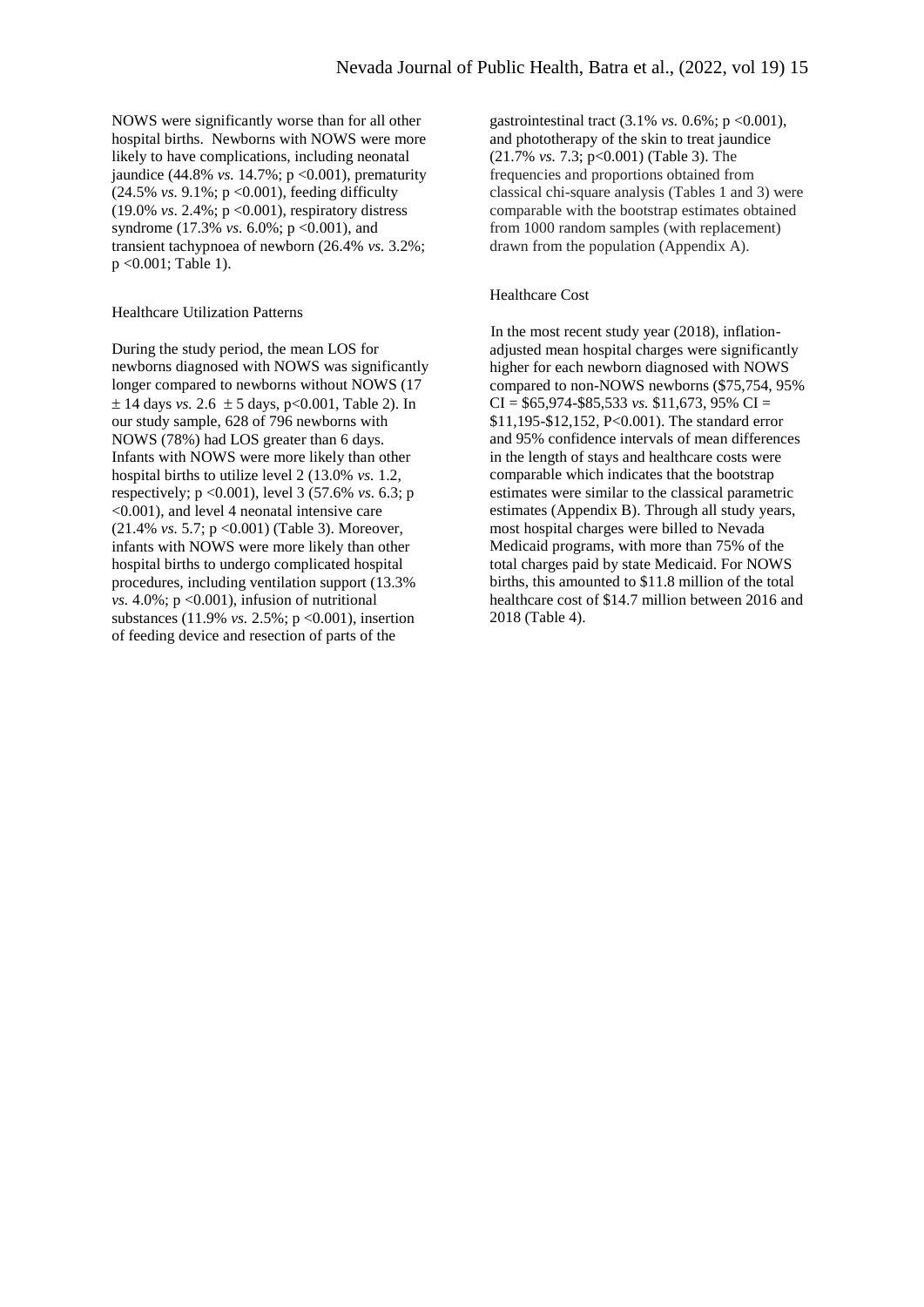|                             | <b>Infants with NOWS</b> |      | <b>All Other Hospital Births</b> |      |                      |
|-----------------------------|--------------------------|------|----------------------------------|------|----------------------|
|                             | $N = 796$                |      | $N = 100,049$                    |      |                      |
|                             | N                        | $\%$ | $\mathbf N$                      | $\%$ | p-value <sup>a</sup> |
| <b>Demographics</b>         |                          |      |                                  |      |                      |
| <b>Birth-assigned sex</b>   |                          |      |                                  |      |                      |
| Female                      | 387                      | 48.9 | 48,933                           | 48.6 | 0.9                  |
| Male                        | 407                      | 51.1 | 50,991                           | 51.1 |                      |
| Race                        |                          |      |                                  |      |                      |
| White                       | 550                      | 69.1 | 45,966                           | 45.9 | < 0.001              |
| <b>Black</b>                | 84                       | 10.6 | 13,425                           | 13.4 | 0.02                 |
| Hispanic                    | 70                       | 8.8  | 22,491                           | 22.5 | < 0.001              |
| <b>API</b> <sup>b</sup>     | 18                       | 2.3  | 7,021                            | 7.0  | < 0.0001             |
| Other                       | 72                       | 9.0  | 10,550                           | 10.6 | 0.3                  |
| <b>Insurance</b>            |                          |      |                                  |      |                      |
| Private                     | 138                      | 17.3 | 45,096                           | 45.1 | < 0.001              |
| Medicaid                    | 616                      | 77.4 | 46,604                           | 46.6 | 0.00004              |
| Uninsured                   | 42                       | 5.3  | 8,349                            | 8.3  | 0.001                |
| Income quartile             |                          |      |                                  |      |                      |
| $\leq$ \$47,999 (Q1)        | 80                       | 10.5 | 6,267                            | 6.6  | < 0.001              |
| \$48,000-\$60,999 (Q2)      | 389                      | 51.1 | 47,521                           | 50.3 | 0.6                  |
| \$61,000-\$81,999 (Q3)      | 275                      | 36.1 | 37,616                           | 39.8 | 0.03                 |
| $\geq$ \$82,000 (Q4)        | 17                       | 2.23 | 3,003                            | 3.1  | 0.1                  |
| <b>Health outcomes</b>      |                          |      |                                  |      |                      |
| Neonatal Jaundice           | 357                      | 44.8 | 14,695                           | 14.7 | < 0.001              |
| Prematurity                 | 195                      | 24.5 | 9,114                            | 9.1  | < 0.001              |
| <b>Feeding Difficulty</b>   | 151                      | 19.0 | 2,408                            | 2.4  | < 0.001              |
| RDS <sup>c</sup>            | 138                      | 17.3 | 5,991                            | 6.0  | < 0.001              |
| <b>Transient Tachypnoea</b> | 126                      | 26.4 | 3,219                            | 3.2  | < 0.001              |
| Sepsis                      | 76                       | 9.5  | 2,341                            | 2.3  | < 0.001              |
| Low birth weight            | 73                       | 9.2  | 3,199                            | 3.2  | < 0.001              |

Table 1: Demographic and clinical characteristics of newborns with NOWS vs. all non-NOWS births, 2016-2018

a. The observed p-values were Bonferroni corrected

b. Asian or Pacific Islander

c. Respiratory distress syndrome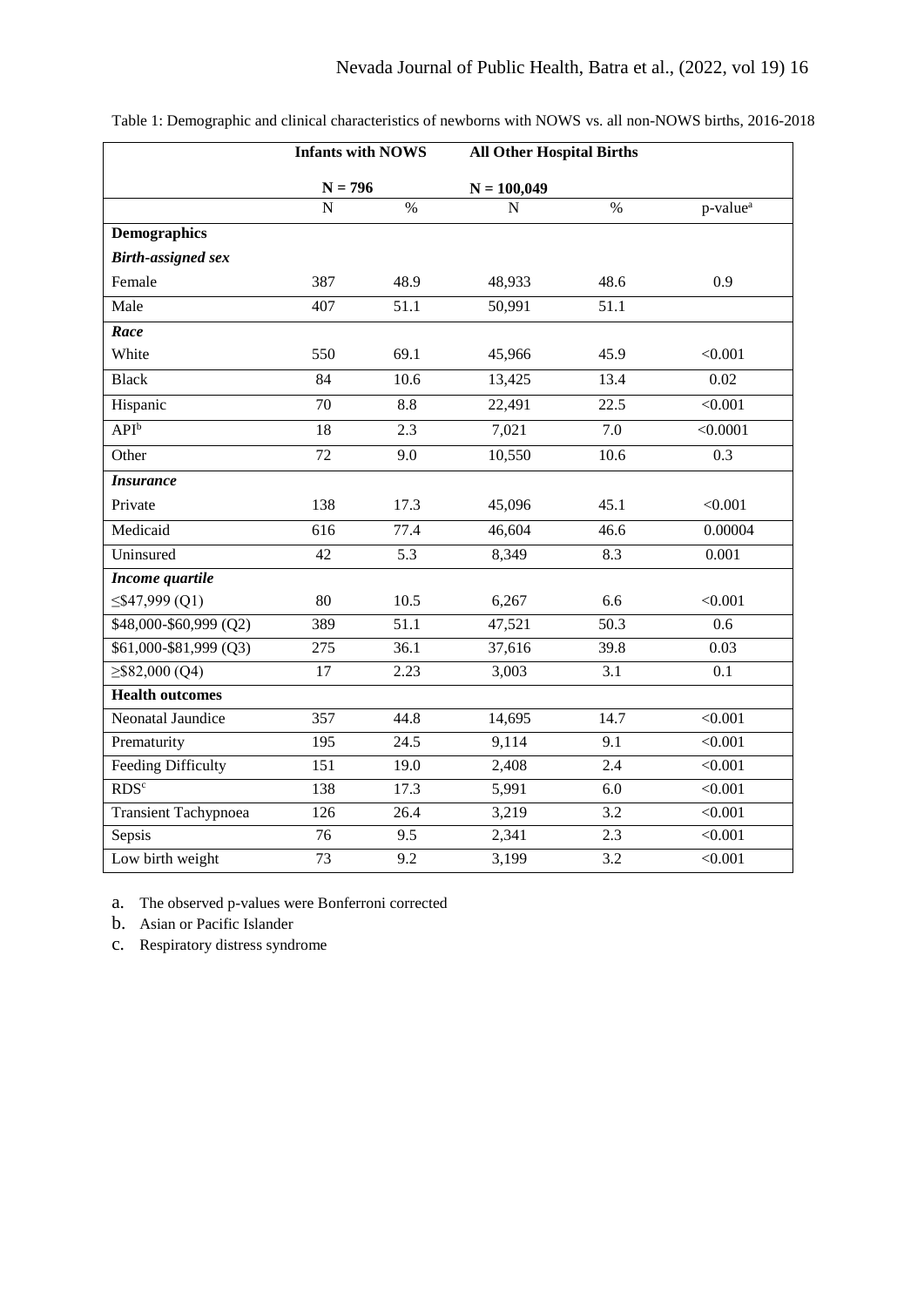| Year                                       | 2016              | 2017              | 2018              | $2016 - 2018$   |
|--------------------------------------------|-------------------|-------------------|-------------------|-----------------|
|                                            | (Mean $\pm$ S.D.) | (Mean $\pm$ S.D.) | (Mean $\pm$ S.D.) |                 |
| <b>Neonatal Opioid Withdrawal Syndrome</b> |                   |                   |                   |                 |
| Number of patients                         | 292               | 247               | 257               | 796             |
| Mean Length of Stay                        | $17.2 \pm 14.5$   | $17.6 \pm 13.0$   | $16.0 \pm 14.0$   | $17.0 \pm 14.0$ |
| (days)                                     |                   |                   |                   |                 |
| $NICUa$ days                               | $18.5 \pm 14.5$   | $18.5 \pm 12.8$   | $17.5 \pm 14.5$   | $18.2 \pm 14.0$ |
| <b>Non-NOWS Births</b>                     |                   |                   |                   |                 |
| Number of subjects                         | 33,759            | 33,060            | 33,230            | 100,049         |
| Mean Length of Stay                        | $2.7 + 5.5$       | $2.6 \pm 5.0$     | $2.6 \pm 4.8$     | $2.6 \pm 5.0$   |
| (days)                                     |                   |                   |                   |                 |
| NICU days                                  | $10.8 \pm 14.3$   | $10.8 \pm 13.0$   | $10.5 \pm 12.6$   | $10.7 \pm 13.4$ |

Table 2: Health resource utilization for newborns with NOWS *vs.* Non-NOWS births, 2016-2018

a. Neonatal intensive care unit

Table 3: NICU use and hospital procedures (newborns with NOWS *vs.* Non-NOWS births), 2016-2018

|                                                                             | $N = 796$ | <b>Infants with NOWS</b> |        | <b>All Non-NOWS Hospital Births</b><br>$N = 100,049$ |                      |
|-----------------------------------------------------------------------------|-----------|--------------------------|--------|------------------------------------------------------|----------------------|
|                                                                             | N         | $\frac{0}{0}$            | N      | $\frac{0}{0}$                                        | p-value <sup>a</sup> |
| NICU <sup>b</sup> utilization                                               |           |                          |        |                                                      |                      |
| Level 1                                                                     | 63        | 8.0                      | 86,825 | 86.7                                                 | < 0.001              |
| Level 2                                                                     | 104       | 13.0                     | 1,166  | 1.2                                                  | < 0.001              |
| Level $3c$                                                                  | 459       | 57.6                     | 6,318  | 6.3                                                  | < 0.001              |
| Level 4 <sup>c</sup>                                                        | 170       | 21.4                     | 5,740  | 5.7                                                  | < 0.001              |
| <b>Respiratory</b>                                                          |           |                          |        |                                                      |                      |
| <b>Ventilation Support</b>                                                  | 106       | 13.3                     | 3,922  | 4.0                                                  | < 0.001              |
| Endotracheal intubation<br>repair of diaphragm, and sternum                 | 47        | 6.0                      | 1,991  | 2.0                                                  | < 0.001              |
| <b>Gastrointestinal</b>                                                     |           |                          |        |                                                      |                      |
| Insertion of feeding device, repair of<br>esophagogastric junction          | 25        | 3.1                      | 582    | 0.6                                                  | < 0.001              |
| Drainage of stomach, pleural, and<br>peritoneal cavity with drainage device | 13        | 1.6                      | 237    | 0.2                                                  | < 0.001              |
| <b>Infusion and Transfusion</b>                                             |           |                          |        |                                                      |                      |
| Infusion of nutritional substance                                           | 95        | 11.9                     | 2,524  | 2.5                                                  | < 0.001              |
| Insertion of infusion device                                                | 38        | 4.8                      | 1,646  | 1.6                                                  | < 0.001              |
| Other procedures                                                            |           |                          |        |                                                      |                      |
| Phototherapy of skin                                                        | 173       | 21.7                     | 7,345  | 7.3                                                  | < 0.001              |

*a.* P values are Bonferroni corrected

*b.* Neonatal intensive care unit

*c.* Level 3 & 4 (for critically ill babies). Additional information can be found at https://www.marchofdimes.org/baby/levels-of-medical-care-for-your-newborn.aspx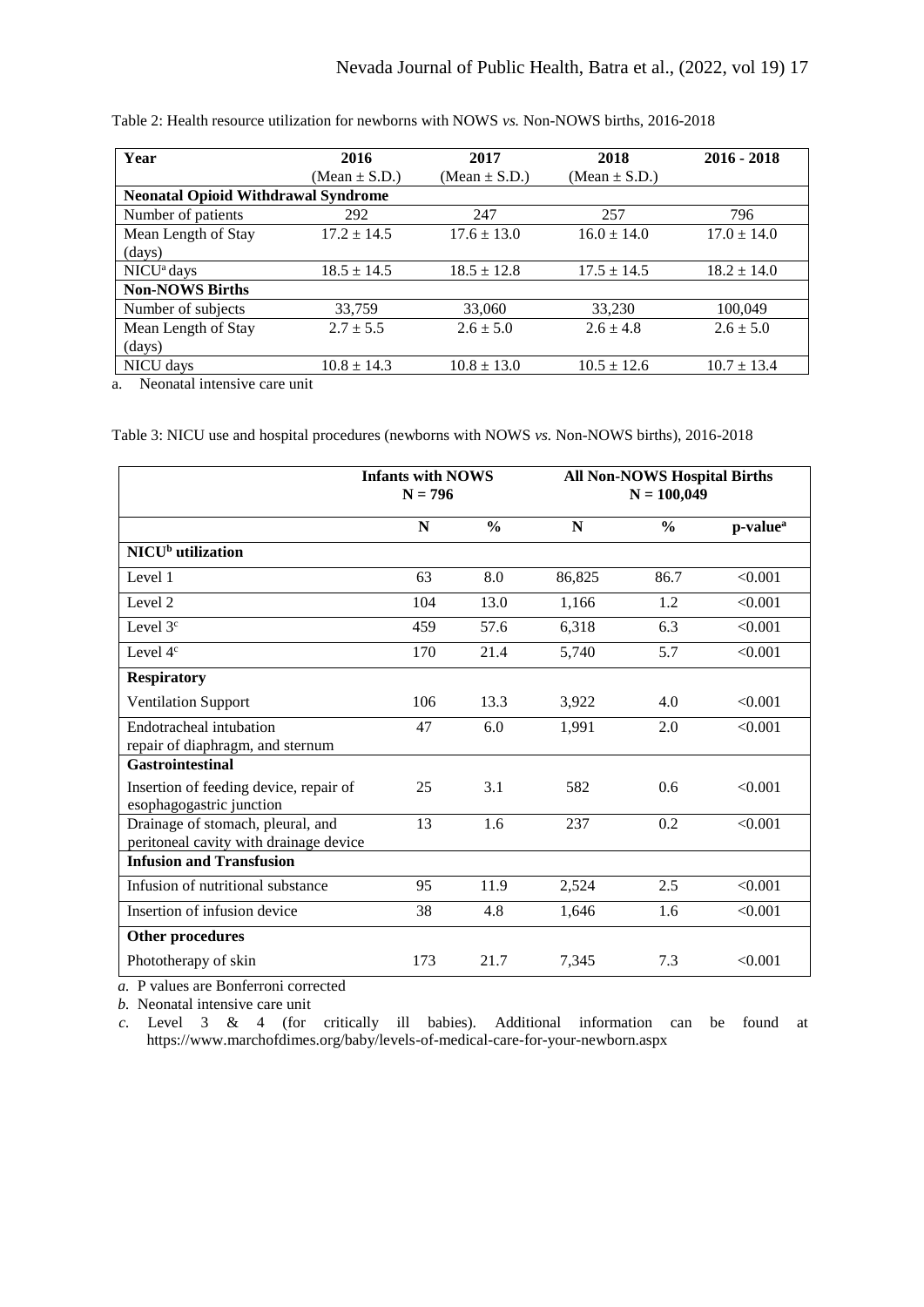| Year                                | 2016        | 2017                    | 2018          |         |  |
|-------------------------------------|-------------|-------------------------|---------------|---------|--|
|                                     |             | <b>Total Charges \$</b> |               | p-value |  |
|                                     |             | $(\pm S.D.)$            |               |         |  |
| NOWS births $(N=796)$               |             |                         |               |         |  |
|                                     | 2,826,995   | 2,312,798               | 2,479,899     |         |  |
| Private                             | (60, 385)   | (76, 015)               | (69, 129)     | < 0.001 |  |
| Medicaid                            | 13,074,141  | 11,756,758              | 10,553,322    |         |  |
|                                     | (71, 931)   | (65, 524)               | (67, 197)     | < 0.001 |  |
|                                     | 414,474     | 221,929                 | 602,446       | < 0.001 |  |
| Self-pay                            | (44, 857)   | (30, 131)               | (41, 657)     |         |  |
| Total                               | 16,315,611  | 14,291,486              | 13,635,668    |         |  |
|                                     | (69, 289)   | (66,985)                | (66, 488)     |         |  |
| All hospital births $(N = 100,049)$ |             |                         |               |         |  |
| Private                             | 132,085,357 | 124,757,061             | 148,095,334   |         |  |
|                                     | (45,218)    | (40,215)                | (41, 712)     | < 0.001 |  |
| Medicaid                            | 182,746,961 | 179,097,978             | 162,605,450   | < 0.001 |  |
|                                     | (54, 408)   | (50,006)                | (42, 783)     |         |  |
|                                     | 18,665,078  | 19,564,466              | 19,483,438    |         |  |
| Self-pay                            | (37, 784)   | (27, 617)               | (18, 865)     | < 0.001 |  |
| Total                               | 333,497,396 | 323,419,505             | 330, 184, 222 |         |  |
|                                     | (137, 410)  | (117, 838)              | (103, 360)    |         |  |

Table 4: Aggregate hospital charges related to newborns with NOWS *vs.* non-NOWS births 2016-2018

## **Discussion**

On average, the total cost of treating infants with NOWS among all payers was nearly \$14,747,588 during the study period (2016-2018). The results of this study indicated that the average inpatient charge and average LOS were nearly seven times higher for newborns with NOWS compared to non-NOWS newborns in Nevada. These healthcare cost estimates do not include the costs to treat long-term complications of NOWS, such as behavioral/cognitive deficits, ear infections, lack of motor skills, and visual disturbances (Maguire et al., 2016). Infant with a history of NOWS are more likely to have educational or intellectual disabilities (with subsequent lower academic achievements) and need special education services (Fill et al., 2018; Morgan et al., 2019).

Consistent with previous reports, our results suggest that over 75% of the total hospital costs to treat NOWS was attributed to Medicaid, substantiating that NOWS placed a significant strain on the healthcare system (Corr & Hollenbeak, 2017; Patrick et al., 2015; Strahan et al., 2019). According to a recent statewide audit, the incidence of NOWS was significantly higher (13.2 cases per 1,000 hospital births, 95% CI: 11.0, 15.0) among babies born to Medicaid beneficiaries in Nevada during 2016-2018 (Batra et al., 2020). This finding was consistent with national level reports of nearly 14.4 cases per 1,000 births among Medicaid-financed births in 2014 (Winkelman et al., 2018). Infants with NOWS born to Medicaid

Although national cost estimates are available, to our knowledge, this is the first study to analyze the financial impact of NOWS in Nevada. Our findings of healthcare utilization and LOS are comparable to results from other states, including Tennessee, Ohio, Washington, West Virginia, Florida, and Wisconsin (Atwell et al., 2016; Lind et al., 2015; Ohio Department of Health, 2013; Stabler et al., 2016; Wang et al., 2017; Witt et al., 2017). However, direct comparisons of our findings with previous estimates should be interpreted with caution because of the transition of the ICD-9 to ICD-10 coding system in the  $4<sup>th</sup>$  quarter of 2015. Unlike the ICD-9 code, the ICD-10 code (used in this study) allows for a clearer distinction between NOWS secondary to maternal substance use and one that follows therapeutic exposure to drugs (among critically ill infants).

beneficiaries were more likely to have a longer length of hospital stay than those financed by private insurance (Winkelman et al., 2018). Nationally, the aggregate hospital charges have also increased significantly from \$732 Million to \$1.5 Billion from 2009-2013, with over 75% of the charges attributed to Medicaid financed births (Patrick et al., 2012; Patrick et al., 2015). The higher incidence of NOWS among newborns of Medicaid beneficiaries may possibly be due to the background characteristics of the mothers belonging to lower socio-economic groups with greater medical needs (Ellwood & Kenney, 1995).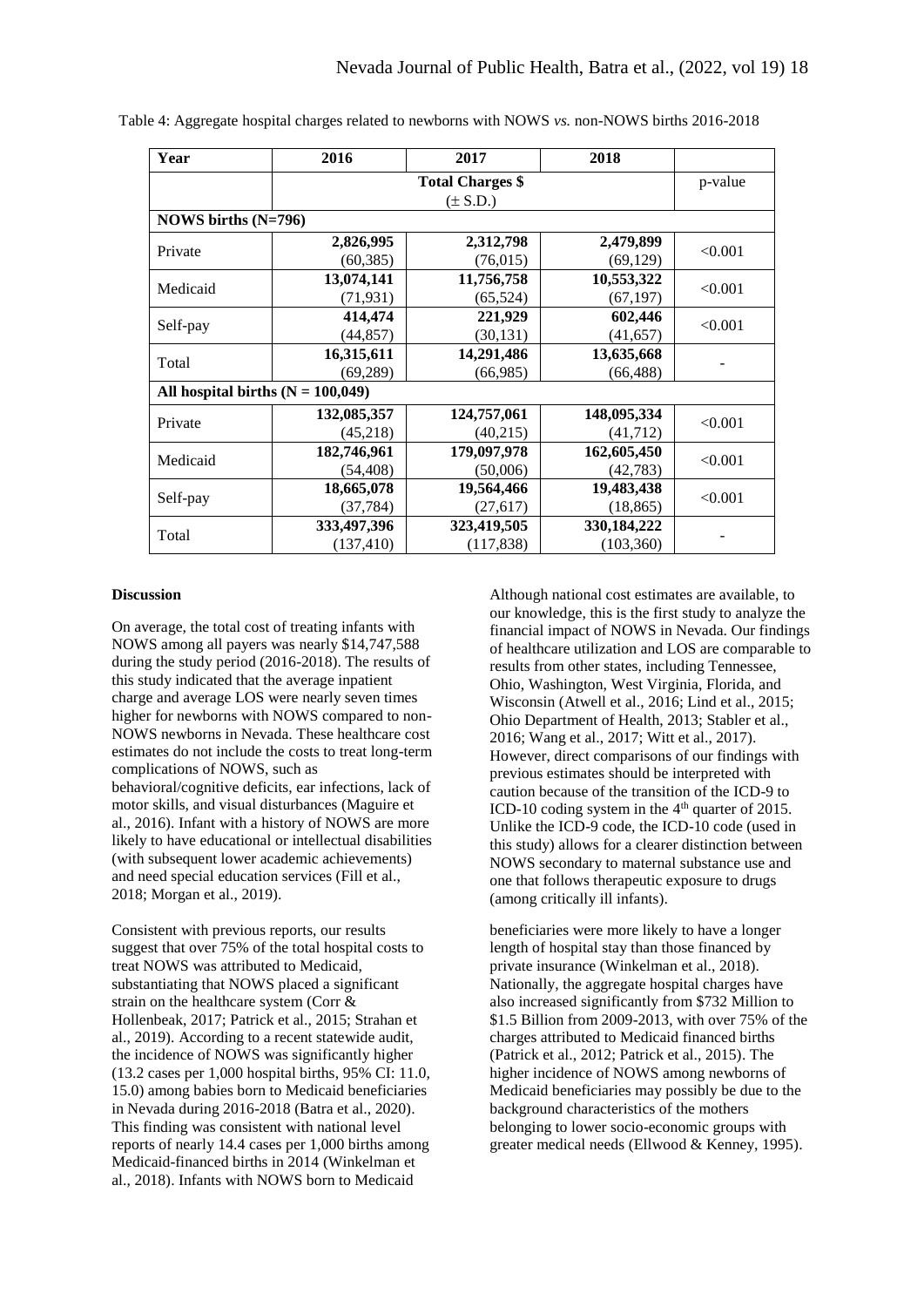A previous study suggests that an increase in NOWS incidence and concomitant hospital utilization can be attributed partially to maternal prescription opioid use (Ko et al., 2016). Between 1998 and 2011, the prevalence of maternal opioid use in the U.S. increased by 127% (0.17% in 1998 and 0.39% in 2011) (Ailes et al., 2015). Opioidcontaining medications are most commonly prescribed to women of reproductive age (15-44 years), with a higher prescription rate of 1.6 prescriptions for Medicaid-enrolled women compared to 0.7 prescriptions for privately insured women in 2012 (Ailes et al., 2015; Maeda et al., 2015). The prevalence of prescription opioid use among Medicaid-enrolled women of reproductive age was higher than those privately insured (39.4% *vs.* 27.7%) (Guttmacher et al., 2019). In 2019, 6.6% of pregnant women reported prescription opioid use, of which 21.2% reported using opioids for reasons other than pain, and received the prescription from sources other than healthcare providers (Ko et al., 2016). Another contributing factor is the increased use of synthetic opioids, which can be mixed with other drugs. Synthetic opioids such as heroin and fentanyl are now the top threats in Nevada (Research Division Legislative Counsel Bureau, n.d.). In fact, a significant share of the opioid overdose deaths was attributed to the use of synthetic opioids in Nevada during 2015-2018. This points to the need for developing stringent laws and policies and refining previous laws to reduce drug trafficking in Nevada.

Between 2015 and 2019, key legislation was passed to address the opioid epidemic (Guttmacher Institute, 2019). Twenty-five states, including Nevada, require suspected prenatal drug use reporting by healthcare professionals (American Society of Addiction Medicine, n.d.). The Comprehensive Addiction and Recovery Act (CARA), which was signed into law in 2016 (American Society of Addiction Medicine, n.d.) requires the allocation of federal funds to set up substance use facilities for pregnant women and establishing state Prescription Drug Monitoring Programs (PDMPs) (Bureau of Justice, n.d.; National Alliance for Model State Drug Laws, 2018). In 2017, the Nevada legislature passed the Controlled Substance Abuse Prevention Act (AB 474), which provides training to healthcare professionals in prescribing controlled substances (Bureau of Justice, n.d.; National Alliance for Model State Drug Laws, 2018). Recently, a bill called "Prescription Drug Monitoring Act of 2019" was introduced in the U.S. Senate (Bureau of Justice, n.d.; National Alliance for Model State Drug Laws, 2018). This bill requires prescribers from each PDMP operational funded state to use PDMPs for searching a patient's drug history prior to prescribing Schedule II-IV controlled substances (Bureau of Justice, n.d.; National Alliance for Model State Drug Laws, 2018).

Another important CDC consideration was to implement mandatory clinical reporting and to set up statewide surveillance systems for NOWS (Jilani et al., 2019). Previous and current estimates for Nevada were based on hospital administrative data, which may be associated with a substantial delay in reporting needing data validation and accumulation of all usable records (Atwell et al., 2016; Patrick et al., 2012). With the existing trends of NOWS, it is critical to have cases clinically reported so that immediate preventive strategies and policies can be formulated (Jilani et al., 2019). Although NOWS was added to all states' reportable disease list in 2013, currently, only six states (Arizona, Florida, Georgia, Kentucky, Virginia, and Tennessee) have mandates for its clinical reporting (Jilani et al., 2019). CDC views the clinical reporting approach as a promising avenue to provide timely estimates for prompt preventive measures to reduce the NOWS burden across states.

To our knowledge, the current study is the first to provide recent estimates of hospital and NICU utilization of newborns with NOWS in Nevada. The findings of this study will assist in understanding the current status of statewide healthcare delivery, and this information will be vital for prioritizing the state's financial needs. This report will serve as basis for policy makers and state legislators to devise new programs/policies. Additionally, the assessment of resource utilization and associated hospital charges depending on the payment source (public/private) will be helpful to determine the burden on federally funded programs, including Medicaid. We expect that our findings will also help target prevention efforts to promote cost-effective programs, such as rooming-in (i.e., keeping babies at the mother's bedside instead of nursery), breast feeding, and Kangaroo care (i.e., holding baby on mother's chest for maximizing skin to skin contact) to curb the costs associated with NICU stay. Data related to variations in clinical practice, patient outcomes, and quality assessment of the existing costeffective strategies will be essential to develop improved tools and resources for the evidencebased neonatology.

## Limitations

The findings of this study are subject to a few limitations. First, these geographically restricted findings might not be extrapolated to other states, thus the study lacks generalizability. Second, only hospital charges (not the actual costs) were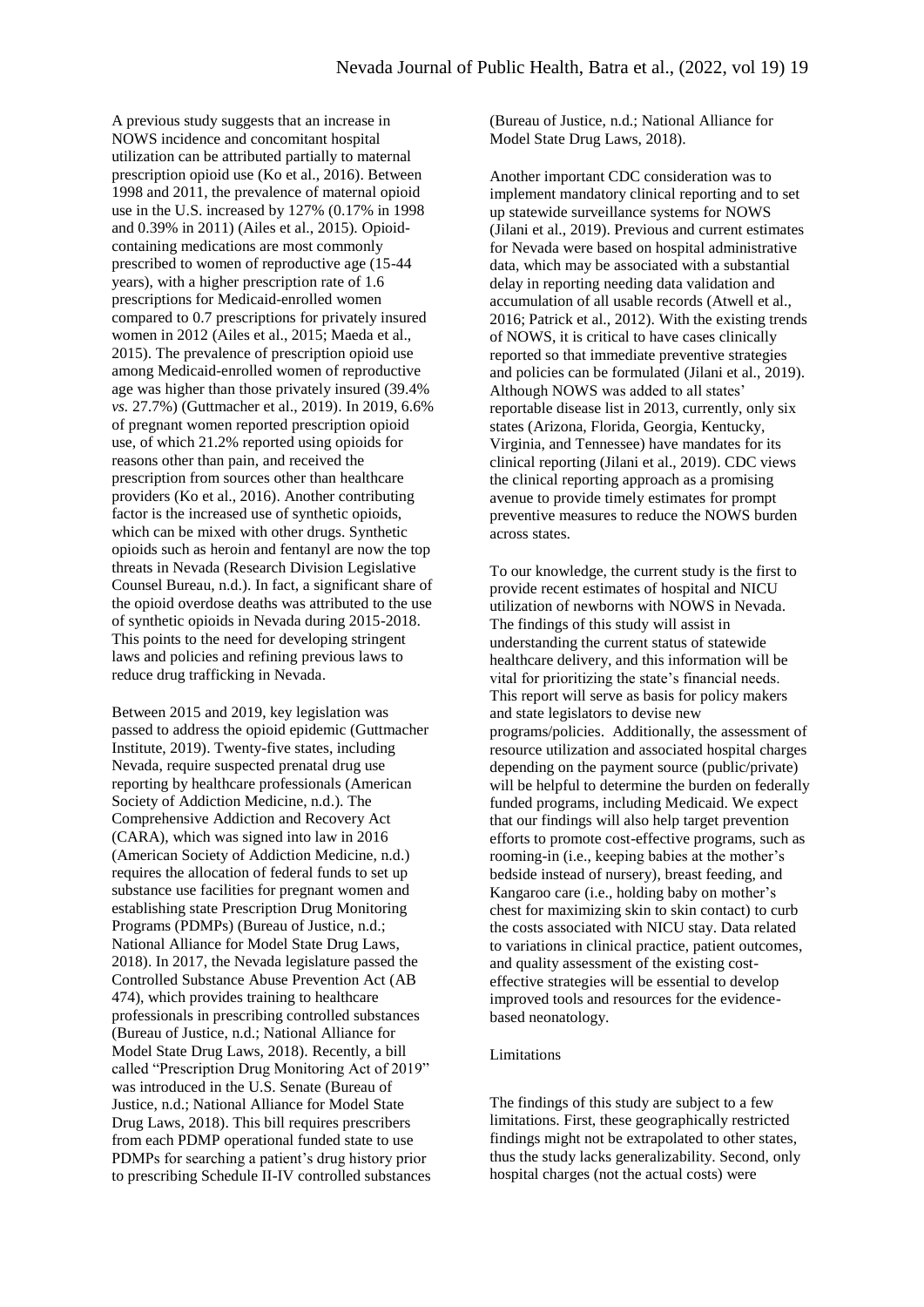calculated. The hospital charges indicate the amount set for hospital services before negotiating any discounts. The amount paid to the hospital is the actual cost after a negotiation between hospital and healthcare purchasers. The study database only included charges associated with hospital stay; information related to professional fees and readmission cost was not available. Moreover, the cost estimates did not include expenditures to treat long-term complications due to the inability to track patients longitudinally in the database. Costs associated with readmissions were not calculated due to the lack of a "revisit variable" in the data source, which would link multiple hospitalizations with the same record. Misclassification bias due to coding errors may have been introduced because hospital administrative data rely on billing codes for reporting conditions or diseases. Moreover, it could be subject to underreporting because administrative data typically report fewer cases than clinical reporting. Finally, our data source does not provide information related to the type of maternal exposure, which limited our ability to provide estimates following other noxious maternal exposures. Future studies can be planned utilizing sources with detailed clinical and drug consumption historical data (e.g., electronic health records).

Conclusions and implications for public health practice

NOWS poses significant health and fiscal challenges in Nevada. Findings from this study have several important implications for drug abuse treatment and prevention programs to improve the health outcomes of mother-infant dyads. A multifaceted approach, including national, state, and provider-level efforts, will be required to curb the NOWS epidemic. More importantly, Nevada's mandated clinical reporting of Neonatal Opioid Withdrawal Syndrome will be essential to provide rapid preventive efforts without the time-lag associated with reporting health insurance claim data. Clinical reporting will help document detailed maternal exposure history and the type of addictive drug used in designing targeted interventions. This study highlights the need for additional research examining the health and financial burden associated with readmission rates and long-term complications of NOWS to obtain a holistic view of the problem and establish a continuum of care. It also emphasizes implementing standardized treatment protocols to reduce the LOS and associated healthcare costs to treat NOWS.

# **DECLARATION**

**Ethical approval and consent to participate:**  Ethical review and approval were waived for this study due to the use of publicly available deidentified data. This study was considered as an 'excluded' study (Protocol ID: 1538606) as per the University of Nevada, Las Vegas (UNLV) Institutional Review Board criteria, according to federal regulations. Since this study involved a secondary data analysis, informed consent was not applicable. All methods were performed in accordance with the relevant guidelines and regulations (Declaration of Helsinki).

**Competing interests:** The authors report no conflicts of interest. The authors alone are responsible for the content and writing of this paper.

**Funding:** This research did not receive any specific grants from funding agencies in the public, commercial, or not-for-profit sectors.

#### **Acknowledgments**

The authors wish to acknowledge Dr. Anne Weisman (Director of Wellness and Integrative Medicine, School of Medicine, University of Nevada, Las Vegas) for her valuable contribution as a member of Dr. Batra's Graduate Advisory Committee.

#### **References**

- Agency of Healthcare Research and Quality. (2018). Trends in Neonatal Abstinence Syndrome Births in the United States. Retrieved from The Healthcare Cost and Utilization Project website: us.ahrq.gov/reports/Trends\_NeonatalAbsti nenceSyndrome\_Births\_UnitedStates.pdfh ttps://www.hcup
- Ailes, E. C., Dawson, A. L., Lind, J. N., Gilboa, S. M., Frey, M. T., Broussard, C. S., Honein, M. A., & Centers for Disease Control and Prevention (CDC) (2015). Opioid prescription claims among women of reproductive age--United States, 2008- 2012. *MMWR. Morbidity and Mortality Weekly Report*, 64(2), 37–41.
- American Society of Addiction Medicine. (n.d.). Summary of the Comprehensive Addiction and Recovery Act. Retrieved from [https://www.asam.org/advocacy/issues/opi](https://www.asam.org/advocacy/issues/opioids/summary-of-the-comprehensive-addiction-and-recovery-act) [oids/summary-of-the-comprehensive](https://www.asam.org/advocacy/issues/opioids/summary-of-the-comprehensive-addiction-and-recovery-act)[addiction-and-recovery-act](https://www.asam.org/advocacy/issues/opioids/summary-of-the-comprehensive-addiction-and-recovery-act)
- Atwell, K. A., Welss, H. B., Gibson, C., Miller, R., & Corden, T. E. (2016). Neonatal Abstinence Syndrome and Maternal Substance Use in Wisconsin, 2009- 2014. *Wisconsin Medical Society*, 115(6), 287-293.
- Batra, K., Cruz, P., Cross, C. L., Bhandari, N., Abdulla, F., Pharr, J. R., & Buttner, M. P.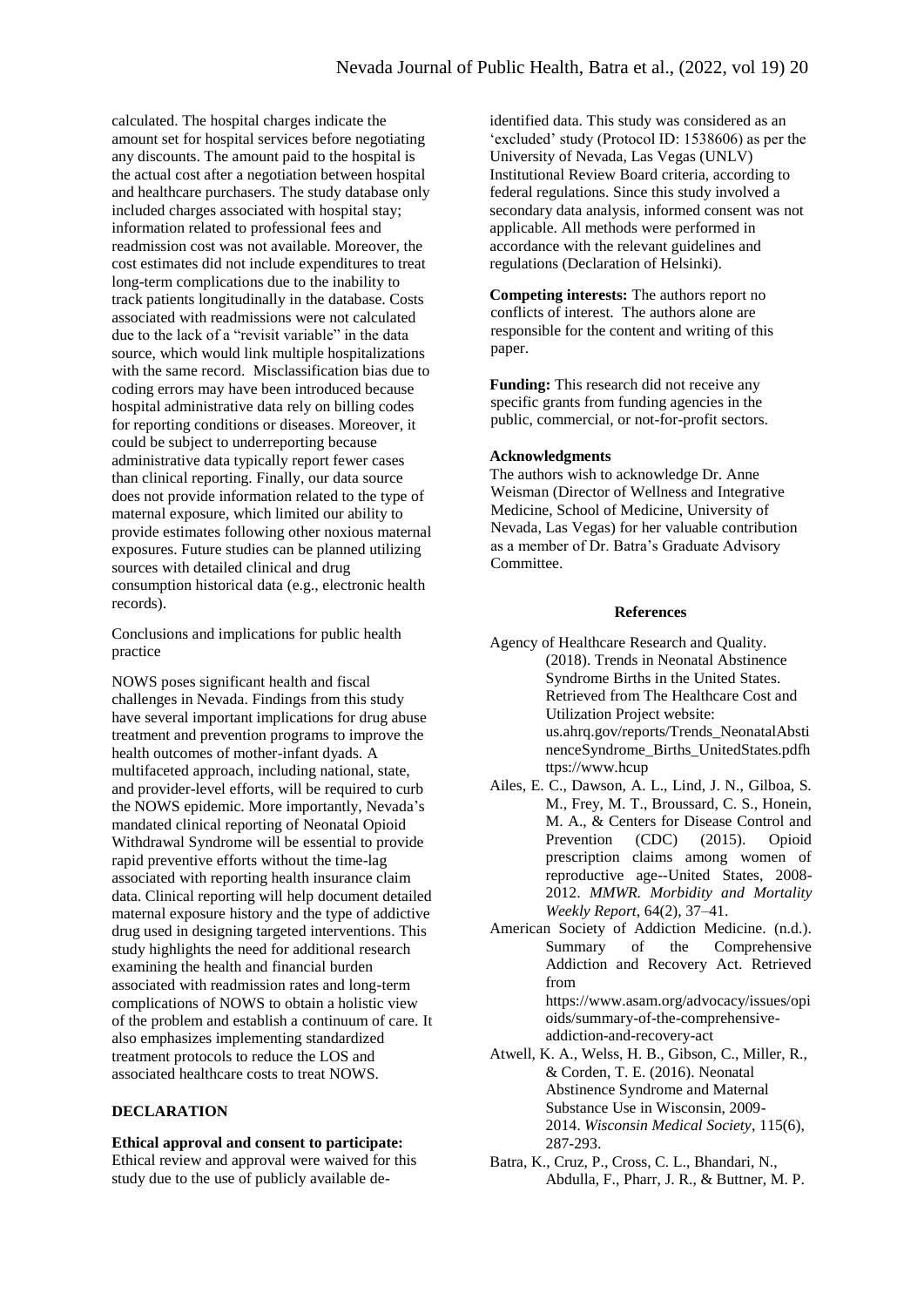(2020). Incidence of Neonatal Abstinence Syndrome Epidemic and Associated Predictors in Nevada: A Statewide Audit, 2016-2018. *International Journal of Environmental Research and Public Health,* 18(1), 232. <https://doi.org/10.3390/ijerph18010232>

Bureau of Justice Assistance U.S. Department of Justice. (n.d.). Prescription Drug

Monitoring Program Legislative Update. Retrieved from [http://www.pdmpassist.org/pdf/PDMP\\_Le](http://www.pdmpassist.org/pdf/PDMP_Legislative_Update_2019_Second_Quarter_Final.pdf) [gislative\\_Update\\_2019\\_Second\\_Quarter\\_](http://www.pdmpassist.org/pdf/PDMP_Legislative_Update_2019_Second_Quarter_Final.pdf)

[Final.pdf](http://www.pdmpassist.org/pdf/PDMP_Legislative_Update_2019_Second_Quarter_Final.pdf) Centers for Disease Control and Prevention website. (2020). Data and Statistics About Opioid Use During Pregnancy. Available at

https://www.cdc.gov/pregnancy/opioids/d ata.html.

- Center for Health Information Analysis for Nevada. (n.d.). About Us. Retrieved from [https://www.chiaunlv.com/AboutUs/Abou](https://www.chiaunlv.com/AboutUs/AboutUs.php) [tUs.php](https://www.chiaunlv.com/AboutUs/AboutUs.php)
- Centers for Medicare and Medicaid services (2011). MLN matters: Information for Medicare Fee-For-Service Healthcare Professionals. Retrieved from [https://www.cms.gov/Outreach-and-](https://www.cms.gov/Outreach-and-Education/Medicare-Learning-Network-MLN/MLNMattersArticles/downloads/SE1241.pdf)[Education/Medicare-Learning-Network-](https://www.cms.gov/Outreach-and-Education/Medicare-Learning-Network-MLN/MLNMattersArticles/downloads/SE1241.pdf)[MLN/MLNMattersArticles/downloads/SE](https://www.cms.gov/Outreach-and-Education/Medicare-Learning-Network-MLN/MLNMattersArticles/downloads/SE1241.pdf) [1241.pdf](https://www.cms.gov/Outreach-and-Education/Medicare-Learning-Network-MLN/MLNMattersArticles/downloads/SE1241.pdf)
- Centers for Medicare & Medicaid Services (2017). Health Expenditures by State of Residence. Retrieved (date accessed) at http://www.cms.gov/Research-Statistics-Data-and-Systems/StatisticsTrends-and-Reports/NationalHealthExpendData/Down loads/resident-stateestimates.zip

Council of State and Territorial Epidemiologists. (n.d.). Neonatal Abstinence Syndrome (NAS) Standardized Surveillance Case Definition Position Statement. Retrieved from [https://kansaspqc.org/wp](https://kansaspqc.org/wp-content/uploads/2019/06/Slides-Kasehagen-Jackson-Coding-NAS.pdf)[content/uploads/2019/06/Slides-](https://kansaspqc.org/wp-content/uploads/2019/06/Slides-Kasehagen-Jackson-Coding-NAS.pdf)[Kasehagen-Jackson-Coding-NAS.pdf](https://kansaspqc.org/wp-content/uploads/2019/06/Slides-Kasehagen-Jackson-Coding-NAS.pdf)

Corr, T. E., & Hollenbeak, C. S. (2017). The economic burden of neonatal abstinence syndrome in the United States. *Addiction*, *112*(9), 1590-1599. doi:10.1111/add.13842

Ellwood, M. R., & Kenney, G. (1995). Medicaid and pregnant women: who is being enrolled and when. *Healthcare Financing Review*, 17(2), 7–28.

Feudtner, C., Feinstein, J. A., Zhong, W., Hall, M., & Dai, D. (2014). Pediatric complex chronic conditions classification system version 2: updated for ICD-10 and complex medical technology dependence

and transplantation. *BMC Pediatrics*, *14*(1). doi:10.1186/1471-2431- 14-199. Retrieved from [https://www.ncbi.nlm.nih.gov/pmc/articles](https://www.ncbi.nlm.nih.gov/pmc/articles/PMC4134331/) [/PMC4134331/](https://www.ncbi.nlm.nih.gov/pmc/articles/PMC4134331/)

Fill, M. A., Miller, A. M., Wilkinson, R. H., Warren, M. D., Dunn, J. R., Schaffner, W., & Jones, T. F. (2018). Educational Disabilities Among Children Born with Neonatal Abstinence Syndrome. *Pediatrics*, *142*(3), e20180562. doi:10.1542/peds.2018-0562. Retrieved from [https://pediatrics.aappublications.org/cont](https://pediatrics.aappublications.org/content/142/3/e20180562) [ent/142/3/e20180562](https://pediatrics.aappublications.org/content/142/3/e20180562)

Guttmacher Institute. (2019, September 1). Substance Use During Pregnancy-State laws and policies. Retrieved from [https://www.guttmacher.org/state](https://www.guttmacher.org/state-policy/explore/substance-use-during-pregnancy)[policy/explore/substance-use-during](https://www.guttmacher.org/state-policy/explore/substance-use-during-pregnancy)[pregnancy](https://www.guttmacher.org/state-policy/explore/substance-use-during-pregnancy)

- Haight, S. C., Ko, J. Y., Tong, V. T., Bohm, M. K., & Callaghan, W. M. (2018). Opioid Use Disorder Documented at Delivery Hospitalization — United States, 1999– 2014. *MMWR. Morbidity and Mortality Weekly Report*, *67*(31), 845-849. doi:10.15585/mmwr.mm6731a1. Retrieved from [https://www.cdc.gov/mmwr/volumes/67/](https://www.cdc.gov/mmwr/volumes/67/wr/mm6731a1.htm?s_cid=mm6731a1_w) [wr/mm6731a1.htm?s\\_cid=mm6731a1\\_w](https://www.cdc.gov/mmwr/volumes/67/wr/mm6731a1.htm?s_cid=mm6731a1_w)
- Health Resources and Services Administration. (2019, May 6). Consumer Price Index (CPI) for Medical Care. Retrieved from [https://www.hrsa.gov/get-health](https://www.hrsa.gov/get-health-care/affordable/hill-burton/cpi.html)[care/affordable/hill-burton/cpi.html](https://www.hrsa.gov/get-health-care/affordable/hill-burton/cpi.html)

Hudak, M.L., Tan, R.C.2012. Neonatal drug withdrawal. *Pediatrics.* 129(2). e540 e560. Retrieved from [https://pediatrics.aappublications.org/cont](https://pediatrics.aappublications.org/content/129/2/e540) [ent/129/2/e540](https://pediatrics.aappublications.org/content/129/2/e540)

- Jilani, S. M., Frey, M. T., Pepin, D., Jewell, T., Jordan, M., Miller, A. M., Robinson, M., St. Mars, T., Bryan, M., Ko, J.Y., Ailes, E.C., McCord, R.F., Gilchrist, J., Foster, S., Lind, J.N., Culp, L., Penn, M.S., & Reefhuis, J. (2019). Evaluation of State-Mandated Reporting of Neonatal Abstinence Syndrome — Six States, 2013–2017. *MMWR. Morbidity and Mortality Weekly Report*, *68*(1), 6-10. doi:10.15585/mmwr.mm6801a2. Retrieved from [https://www.cdc.gov/mmwr/volumes/68/](https://www.cdc.gov/mmwr/volumes/68/wr/pdfs/mm6801a2-H.pdf) [wr/pdfs/mm6801a2-H.pdf](https://www.cdc.gov/mmwr/volumes/68/wr/pdfs/mm6801a2-H.pdf)
- Kaiser Family Foundation. (2017). Medicaid spending – The Henry J. Kaiser family Foundation. Retrieved from https://kff.org/state-category/medicaidchip/medicaid-spending/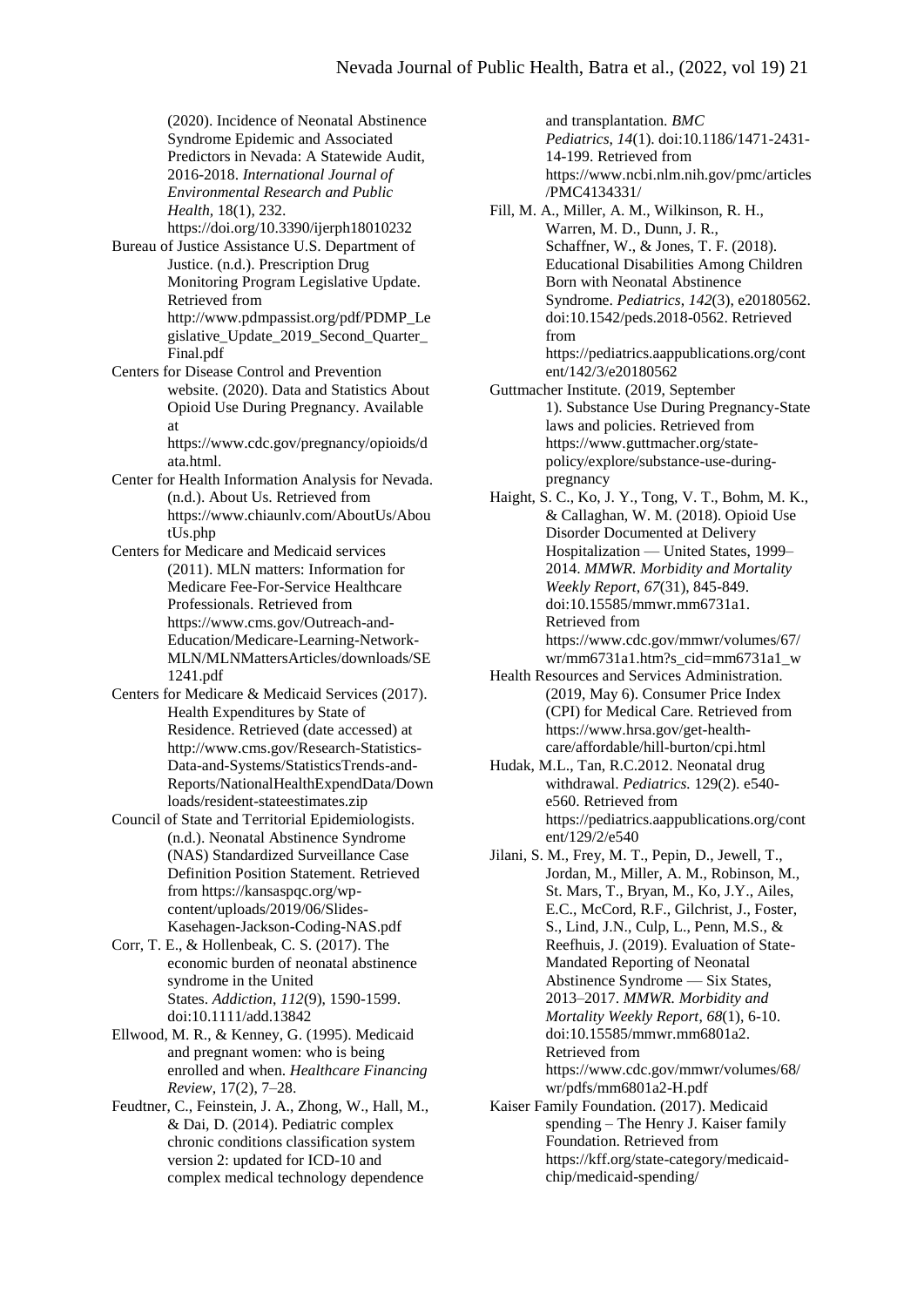- Källén, B. (2004). Neonate Characteristics After Maternal Use of Antidepressants in Late Pregnancy. *Archives of Pediatrics & Adolescent Medicine*, *158*(4), 312. doi:10.1001/archpedi.158.4.312
- Ko, J. Y., Patrick, S. W., Tong, V. T., Patel, R., Lind, J. N., & Barfield, W. D. (2016). Incidence of Neonatal Abstinence Syndrome — 28 States, 1999– 2013. *MMWR. Morbidity and Mortality Weekly Report*, *65*(31), 799-802. doi:10.15585/mmwr.mm6531a2. Retrieved from [https://www.cdc.gov/mmwr/volumes/65/](https://www.cdc.gov/mmwr/volumes/65/wr/mm6531a2.htm) [wr/mm6531a2.htm](https://www.cdc.gov/mmwr/volumes/65/wr/mm6531a2.htm)
- Ko, J.Y., D'Angelo, D.V., & Haight, S.C., et al. (2019). Vital Signs: Prescription Opioid Pain Reliever Use During Pregnancy — 34 U.S. Jurisdictions. *MMWR Morbidity and Mortality Weekly Report*, 69(28),897–903. doi: [http://dx.doi.org/10.15585/mmwr.mm](http://dx.doi.org/10.15585/mmwr.mm6928a1) [6928a1](http://dx.doi.org/10.15585/mmwr.mm6928a1)
- Leech, A. A., Cooper, W. O., McNeer, E., Scott, T. A., & Patrick, S. W. (2020). Neonatal Abstinence Syndrome in The United States, 2004-16. *Health Affairs (Project Hope)*, 39(5), 764–767. <https://doi.org/10.1377/hlthaff.2019.00814>
- Lind, J. N., Petersen, E. E., Lederer, P. A., Phillips-Bell, G. S., Perrine, C. G., Li, R., & Anjohrin, S. (2015). Infant and maternal characteristics in neonatal abstinence syndrome--selected hospitals in Florida, 2010-2011. *Morbidity and Mortality Weekly Report*, *64*(8), 213-216. Retrieved from

[https://www.ncbi.nlm.nih.gov/pmc/articles](https://www.ncbi.nlm.nih.gov/pmc/articles/PMC4584717/) [/PMC4584717/](https://www.ncbi.nlm.nih.gov/pmc/articles/PMC4584717/)

- Lisonkova, S., Richter, L. L., Ting, J., Muraca, G. M., Wen, Q., Mehrabadi, A., Mitchell-Foster, S., Oviedo-Joekes, E., & Lyons, J. (2019). Neonatal Abstinence Syndrome and Associated Neonatal and Maternal Mortality and Morbidity. *Pediatrics*, 144(2), e20183664. https://doi.org/10.1542/peds.2018-3664
- Logan, B. A., Brown, M. S., & Hayes, M. J. (2013). Neonatal abstinence syndrome: treatment and pediatric outcomes. *Clinical Obstetrics and Gynecology*, 56(1), 186– 192. doi: 10.1097/GRF.0b013e31827feea4. Retrieved from [https://www.ncbi.nlm.nih.gov/pmc/articles](https://www.ncbi.nlm.nih.gov/pmc/articles/PMC3589586/) [/PMC3589586/](https://www.ncbi.nlm.nih.gov/pmc/articles/PMC3589586/)
- Maeda, A., Bateman, B., Clancy, C., Creanga, A., & Leffert, L. (2015). Opioid Abuse and Dependence During Pregnancy. *Obstetric*

*Anesthesia Digest*, *35*(4), 191-192. doi: 10.1097/01.aoa.0000472709. 26833.de

- Maguire, D. J., Taylor, S., Armstrong, K., Shaffer-Hudkins, E., Germain, A. M., Brooks, S. S., Cline, G. J., & Clark, L. (2016). Long-Term Outcomes of Infants with Neonatal Abstinence Syndrome. *Neonatal Network: NN*, 35(5), 277–286. https://doi.org/10.1891/0730- 0832.35.5.277
- McQueen, K., & Murphy-Oikonen, J. (2016). Neonatal Abstinence Syndrome. *The New England Journal of Medicine*, 375(25). 2468-2479. doi: 10.1056/NEJMra1600879. Retrieved from [https://www.nejm.org/doi/pdf/10.1056/NE](https://www.nejm.org/doi/pdf/10.1056/NEJMra1600879?articleTools=true) [JMra1600879?articleTools=true](https://www.nejm.org/doi/pdf/10.1056/NEJMra1600879?articleTools=true)
- Morgan, P.L., & Wang, Y. (2019). The Opioid Epidemic, Neonatal Abstinence Syndrome, and Estimated Costs for Special Education Services. *American Journal of Managed Care*, 25. S264-S269. Retrieved from [https://ajmc.s3.amazonaws.com/\\_media/\\_](https://ajmc.s3.amazonaws.com/_media/_pdf/A904_05_2019_OpioidEpidemic_Article04.pdf) [pdf/A904\\_05\\_2019\\_OpioidEpidemic\\_Arti](https://ajmc.s3.amazonaws.com/_media/_pdf/A904_05_2019_OpioidEpidemic_Article04.pdf) [cle04.pdf](https://ajmc.s3.amazonaws.com/_media/_pdf/A904_05_2019_OpioidEpidemic_Article04.pdf)
- National Alliance for Model State Drug Laws. (2018, December 15). Model Laws. Retrieved from [https://namsdl.org/model](https://namsdl.org/model-laws/?fwp_topic=cs)[laws/?fwp\\_topic=cs](https://namsdl.org/model-laws/?fwp_topic=cs)
- National Institutes of Health. (2019). Dramatic increases in maternal opioid use and neonatal abstinence syndrome. Available at [https://www.drugabuse.gov/drug](https://www.drugabuse.gov/drug-topics/trends-statistics/infographics/dramatic-increases-in-maternal-opioid-use-neonatal-abstinence-syndrome)[topics/trends](https://www.drugabuse.gov/drug-topics/trends-statistics/infographics/dramatic-increases-in-maternal-opioid-use-neonatal-abstinence-syndrome)[statistics/infographics/dramatic-increases](https://www.drugabuse.gov/drug-topics/trends-statistics/infographics/dramatic-increases-in-maternal-opioid-use-neonatal-abstinence-syndrome)[in-maternal-opioid-use-neonatal](https://www.drugabuse.gov/drug-topics/trends-statistics/infographics/dramatic-increases-in-maternal-opioid-use-neonatal-abstinence-syndrome)[abstinence-syndrome.](https://www.drugabuse.gov/drug-topics/trends-statistics/infographics/dramatic-increases-in-maternal-opioid-use-neonatal-abstinence-syndrome)
- Nevada Department of Health and Human Services, Division of Public and Behavioral Health Website. (2018). Available at [http://dpbh.nv.gov/uploadedFiles/dpbhnvg](http://dpbh.nv.gov/uploadedFiles/dpbhnvgov/content/Resources/opioids/DHHS-data/NevadaOpioidCrisisNeedsAssessment061818.pdf) [ov/content/Resources/opioids/DHHS](http://dpbh.nv.gov/uploadedFiles/dpbhnvgov/content/Resources/opioids/DHHS-data/NevadaOpioidCrisisNeedsAssessment061818.pdf)[data/NevadaOpioidCrisisNeedsAssessmen](http://dpbh.nv.gov/uploadedFiles/dpbhnvgov/content/Resources/opioids/DHHS-data/NevadaOpioidCrisisNeedsAssessment061818.pdf) [t061818.pdf.](http://dpbh.nv.gov/uploadedFiles/dpbhnvgov/content/Resources/opioids/DHHS-data/NevadaOpioidCrisisNeedsAssessment061818.pdf)
- Ohio Department of Mental Health and Addiction services, & Ohio Department of Health. (2013). Neonatal Abstinence Syndrome and Drug use among pregnant women in Ohio (1). Retrieved from [https://odh.ohio.gov/wps/wcm/connect/go](https://odh.ohio.gov/wps/wcm/connect/gov/ccbfe150-5c4b-46e0-b0ff-0a6cedb67c08/NAS_Report_Ohio_2004_2011.pdf) [v/ccbfe150-5c4b-46e0-b0ff-](https://odh.ohio.gov/wps/wcm/connect/gov/ccbfe150-5c4b-46e0-b0ff-0a6cedb67c08/NAS_Report_Ohio_2004_2011.pdf)[0a6cedb67c08/NAS\\_Report\\_Ohio\\_2004\\_](https://odh.ohio.gov/wps/wcm/connect/gov/ccbfe150-5c4b-46e0-b0ff-0a6cedb67c08/NAS_Report_Ohio_2004_2011.pdf) [2011.pdf?](https://odh.ohio.gov/wps/wcm/connect/gov/ccbfe150-5c4b-46e0-b0ff-0a6cedb67c08/NAS_Report_Ohio_2004_2011.pdf)
- Parlett, L., Agiro, A., Brown, S., Wilt, M., Portzline, A., Verburg, J., Shea, K., & DeVries, A. (2019). Drivers of Hospital Length of Stay in Medicaid and Commercially Insured Mother-Infant Pairs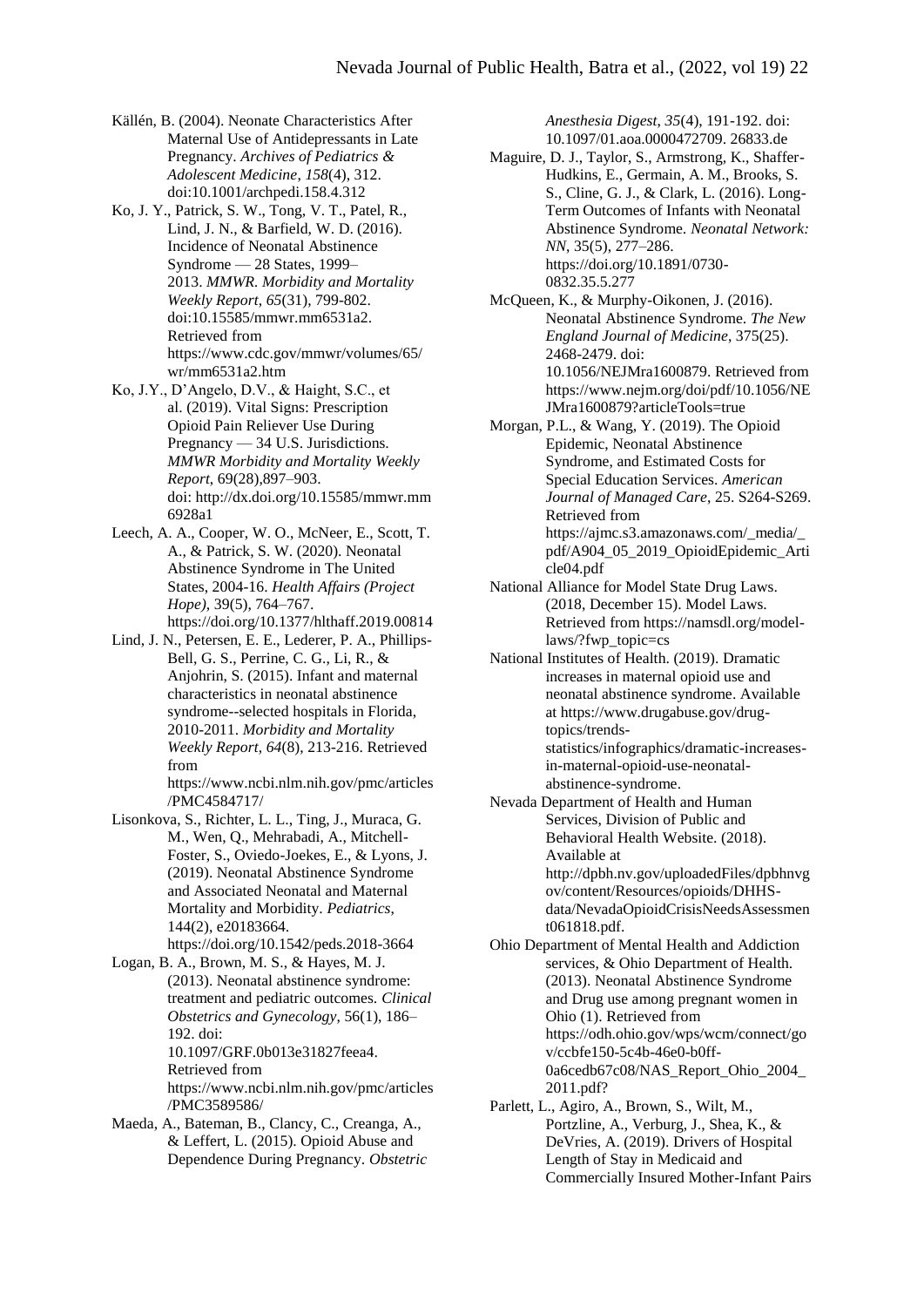with a Diagnosis of Neonatal Abstinence Syndrome. *Medical Care*, 57(12), 977– 983. https://doi.org/10.1097/MLR.0000000000

- 001199 Patrick, S. W., Schumacher, R. E., Benneyworth, B. D., Krans, E. E., McAllister, J. M., & Davis, M. M. (2012). Neonatal abstinence syndrome and associated healthcare expenditures: United States, 2000- 2009. *JAMA*, 307(18), 1934–1940. <https://doi.org/10.1001/jama.2012.3951>
- Patrick, S.W., Davis, M. M., Lehmann, C. U., & Cooper, W. O. (2015). Increasing incidence and geographic distribution of neonatal abstinence syndrome: United States 2009 to 2012. *Journal of Perinatology: Official Journal of the California Perinatal Association*, 35(8), 650–655. doi:10.1038/jp.2015.36
- Paulozzi, L. J., Mack, K. A., & Hockenberry, J. M. (2014). Variation among states in prescribing of opioid pain relievers and benzodiazepines — United States, 2012. *Journal of Safety Research,* 51, 125- 129. doi: 10.1016/j.jsr.2014.09.001. Retrieved from [https://www-sciencedirect](https://www-sciencedirect-com.ezproxy.library.unlv.edu/science/article/pii/S0022437514000899)[com.ezproxy.library.unlv.edu/science/artic](https://www-sciencedirect-com.ezproxy.library.unlv.edu/science/article/pii/S0022437514000899) [le/pii/S0022437514000899](https://www-sciencedirect-com.ezproxy.library.unlv.edu/science/article/pii/S0022437514000899)
- Ramphul, K., Mejias, S.G., & Joynauth, J. (2020). An Update on the Burden of Neonatal Abstinence Syndrome in the United States. *Hospital Pediatrics*, 10(2), 181- 184
- Research Division Legislative Counsel Bureau. (n.d.). The opioid epidemic in Nevada: Background and recent legislation. Available at [https://www.leg.state.nv.us/Division/Rese](https://www.leg.state.nv.us/Division/Research/Documents/opioid-epidemic-background-legislation-FINAL-2019.pdf) [arch/Documents/opioid-epidemic](https://www.leg.state.nv.us/Division/Research/Documents/opioid-epidemic-background-legislation-FINAL-2019.pdf)[background-legislation-FINAL-2019.pdf.](https://www.leg.state.nv.us/Division/Research/Documents/opioid-epidemic-background-legislation-FINAL-2019.pdf)
- Stabler, M. E., Long, D. L., Chertok, I. R., Giacobbi, P. R., Pilkerton, C., & Lander, L. R. (2016). Neonatal Abstinence Syndrome in West Virginia Substate Regions, 2007-2013. *The Journal of Rural Health*, *33*(1), 92-101. doi:10.1111/jrh.12174
- Strahan, A. E., Guy, G. P., Bohm, M., Frey, M., & Ko, J. Y. (2019). Neonatal Abstinence Syndrome Incidence and Healthcare Costs in the United States, 2016. *JAMA Pediatrics*. doi:10.1001/jamapediatrics.2019.4791
- Tolia, V. N., Patrick, S. W., Bennett, M. M., Murthy, K., Sousa, J., Smith, P. B., Clark,

R. H., & Spitzer, A. R. (2015). Increasing incidence of the neonatal abstinence syndrome in U.S. neonatal ICUs. *The New England Journal of Medicine*, *372*(22), 2118–2126. https://doi.org/10.1056/NEJMsa1500439

- U.S. Census Bureau. (2018, January 20). Income data tools. Retrieved from [https://www.census.gov/topics/income](https://www.census.gov/topics/income-poverty/income/data.html)[poverty/income/data.html](https://www.census.gov/topics/income-poverty/income/data.html)
- U.S. Census Bureau. (2019, June 27). City and Town Population Totals: 2010-2018. Retrieved from [https://www.census.gov/data/tables/time](https://www.census.gov/data/tables/time-series/demo/popest/2010s-total-cities-and-towns.html)[series/demo/popest/2010s-total-cities-and](https://www.census.gov/data/tables/time-series/demo/popest/2010s-total-cities-and-towns.html)[towns.html#](https://www.census.gov/data/tables/time-series/demo/popest/2010s-total-cities-and-towns.html)
- Wang, X., Zhu, Y., Dave, C. V., Alrwisan, A. A., Voils, S. A., & Winterstein, A. G. (2017). Trends of Neonatal Abstinence Syndrome Epidemic and Maternal Risk Factors in Florida. *Pharmacotherapy: The Journal of Human Pharmacology and Drug Therapy*, *37*(7), 806-813. doi:10.1002/phar.1947
- Warren, M.D., Miller, A.M., Traylor, J., Bauer, A., Patrick, S.W. Centers for Disease Control and Prevention (CDC) (2015). Implementation of a Statewide Surveillance System for Neonatal Abstinence Syndrome — Tennessee, 2013. *MMWR Morbidity and Mortality Weekly Report*, 64(5),125–128. Retrieved from [https://www.cdc.gov/mmwr/preview/mm](https://www.cdc.gov/mmwr/preview/mmwrhtml/mm6405a4.htm) [wrhtml/mm6405a4.htm](https://www.cdc.gov/mmwr/preview/mmwrhtml/mm6405a4.htm)
- Winkelman, T. N., Villapiano, N., Kozhimannil, K. B., Davis, M. M., & Patrick, S. W. (2018). Incidence and Costs of Neonatal Abstinence Syndrome Among Infants with Medicaid: 2004– 2014. *Pediatrics*, 141(4), e20173520. doi:10.1542/peds.2017-3520. Retrieved from [https://pediatrics.aappublications.org/cont](https://pediatrics.aappublications.org/content/141/4/e20173520)

[ent/141/4/e20173520](https://pediatrics.aappublications.org/content/141/4/e20173520) Witt, C. E., Rudd, K. E., Bhatraju, P., Rivara, F. P.,

Hawes, S. E., & Weiss, N. S. (2017). Neonatal abstinence syndrome and early childhood morbidity and mortality in Washington state: a retrospective cohort study. *Journal of Perinatology: Official Journal of the California Perinatal Association,* 37(10), 1124–1129. https://doi.org/10.1038/jp.2017.106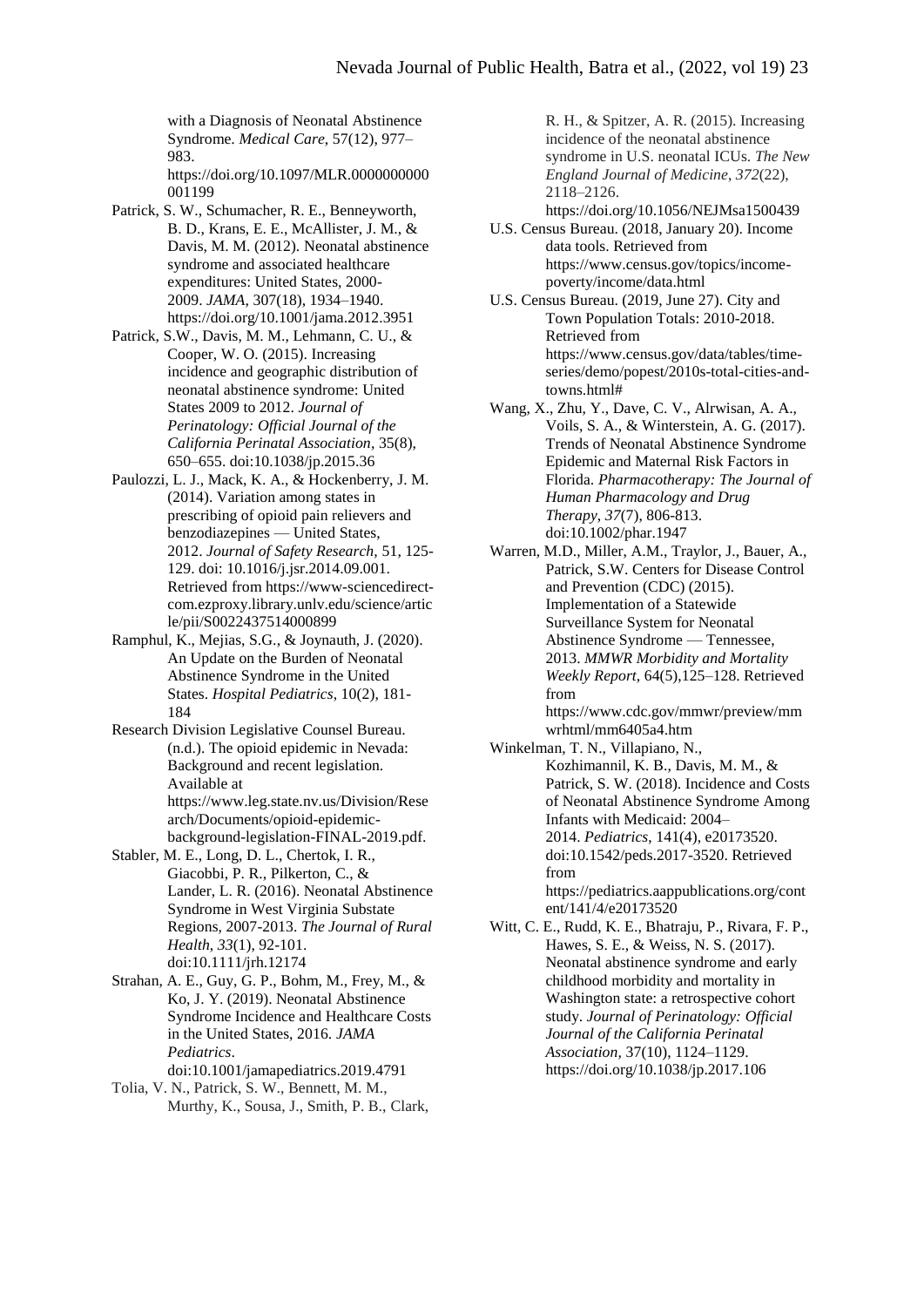|                                                             |                               | Appendix A: Output of Bootstrapped Chi-square Analysis |         |
|-------------------------------------------------------------|-------------------------------|--------------------------------------------------------|---------|
|                                                             | Newborns with<br>NOWS $(\% )$ | <b>All Other Hospital</b><br>Births $(\% )$            | p-value |
| <b>Demographics</b>                                         |                               |                                                        |         |
| <b>Birth Assigned Sex</b>                                   |                               |                                                        |         |
| Female                                                      | 48.90                         | 48.60                                                  | 0.6     |
| Male                                                        | 51.00                         | 51.10                                                  |         |
| Race                                                        |                               |                                                        |         |
| White                                                       | 69.10                         | 45.90                                                  | < 0.001 |
| <b>Black</b>                                                | 10.60                         | 13.40                                                  |         |
| Hispanic                                                    | 8.80                          | 22.50                                                  |         |
| $API^b$                                                     | 2.30                          | 7.00                                                   |         |
| Other                                                       | 9.00                          | 10.60                                                  |         |
| <b>Insurance</b>                                            |                               |                                                        |         |
| Private                                                     | 17.30                         | 45.10                                                  | < 0.001 |
| Medicaid                                                    | 77.40                         | 46.60                                                  |         |
| Uninsured                                                   | 5.30                          | 8.30                                                   |         |
| Income quartile                                             |                               |                                                        |         |
| $\leq$ \$47,999 (Q1)                                        | 10.50                         | 6.63                                                   | < 0.001 |
| \$48,000-\$60,999 (Q2)                                      | 51.00                         | 50.30                                                  |         |
| \$61,000-\$81,999 (Q3)                                      | 36.10                         | 39.80                                                  |         |
| \$82,000 (Q4)                                               | 2.23                          | 3.10                                                   |         |
| <b>Clinical characteristics</b>                             |                               |                                                        |         |
| Prematurity                                                 | 24.5                          | 9.1                                                    | < 0.001 |
| Low birth weight                                            | 9.2                           | 3.2                                                    | < 0.001 |
| <b>Transient Tachypnea</b>                                  | 26.4                          | 3.2                                                    | < 0.001 |
| <b>Respiratory Distress Syndrome</b>                        | 17.3                          | 6.0                                                    | < 0.001 |
| Neonatal Jaundice                                           | 44.8                          | 14.7                                                   | < 0.001 |
| Feeding Difficulty                                          | 19.0                          | 2.4                                                    | < 0.001 |
| Sepsis                                                      | 9.5                           | 2.3                                                    | < 0.001 |
| <b>NICU</b> utilization                                     |                               |                                                        |         |
| Level 1                                                     | 7.91                          | 86.70                                                  | < 0.001 |
| Level 2                                                     | 13.00                         | 1.17                                                   | < 0.001 |
| Level 3                                                     | 57.60                         | 6.31                                                   | < 0.001 |
| Level 4                                                     | 21.40                         | 5.70                                                   | < 0.001 |
| <b>Respiratory</b>                                          |                               |                                                        |         |
| <b>Ventilation Support</b>                                  | 13.30                         | 3.90                                                   | < 0.001 |
| <b>Endotracheal</b> intubation                              | 5.90                          | 2.00                                                   | < 0.001 |
| repair of diaphragm, and sternum<br><b>Gastrointestinal</b> |                               |                                                        |         |
| Insertion of feeding device, repair                         | 3.10                          | 0.60                                                   | < 0.001 |
| of Esophagogastric junction                                 |                               |                                                        |         |
| <b>Infusion</b><br>Insertion of infusion device             | 4.80                          | 1.60                                                   | < 0.001 |
| Infusion of nutritional substance                           | 11.90                         | 2.50                                                   | < 0.001 |
| Phototherapy of skin                                        | 21.70                         | 7.30                                                   | < 0.001 |
|                                                             |                               |                                                        |         |

a. Bootstrap estimates were from 1000 random samples with replacement; b. Asian Pacific Islander